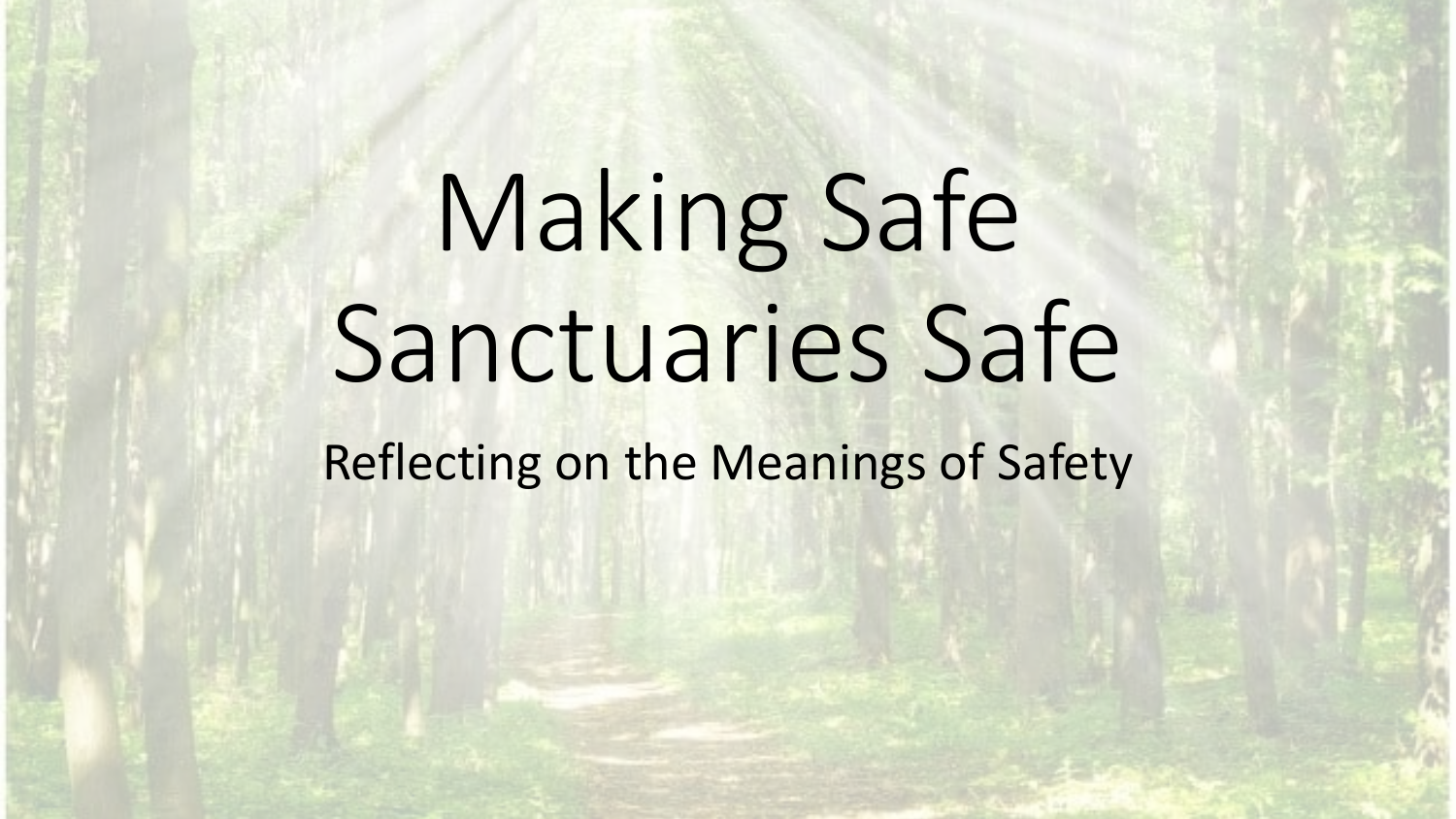# What Does Safety Mean to You?

- Are we protecting someone? If so, who?
- From what or from whom?
- **Might these be the wrong questions?**
- Possible reframe:

Safety as an experience or feeling rather than a state of being

## **SAFETY SPOTLIGHT**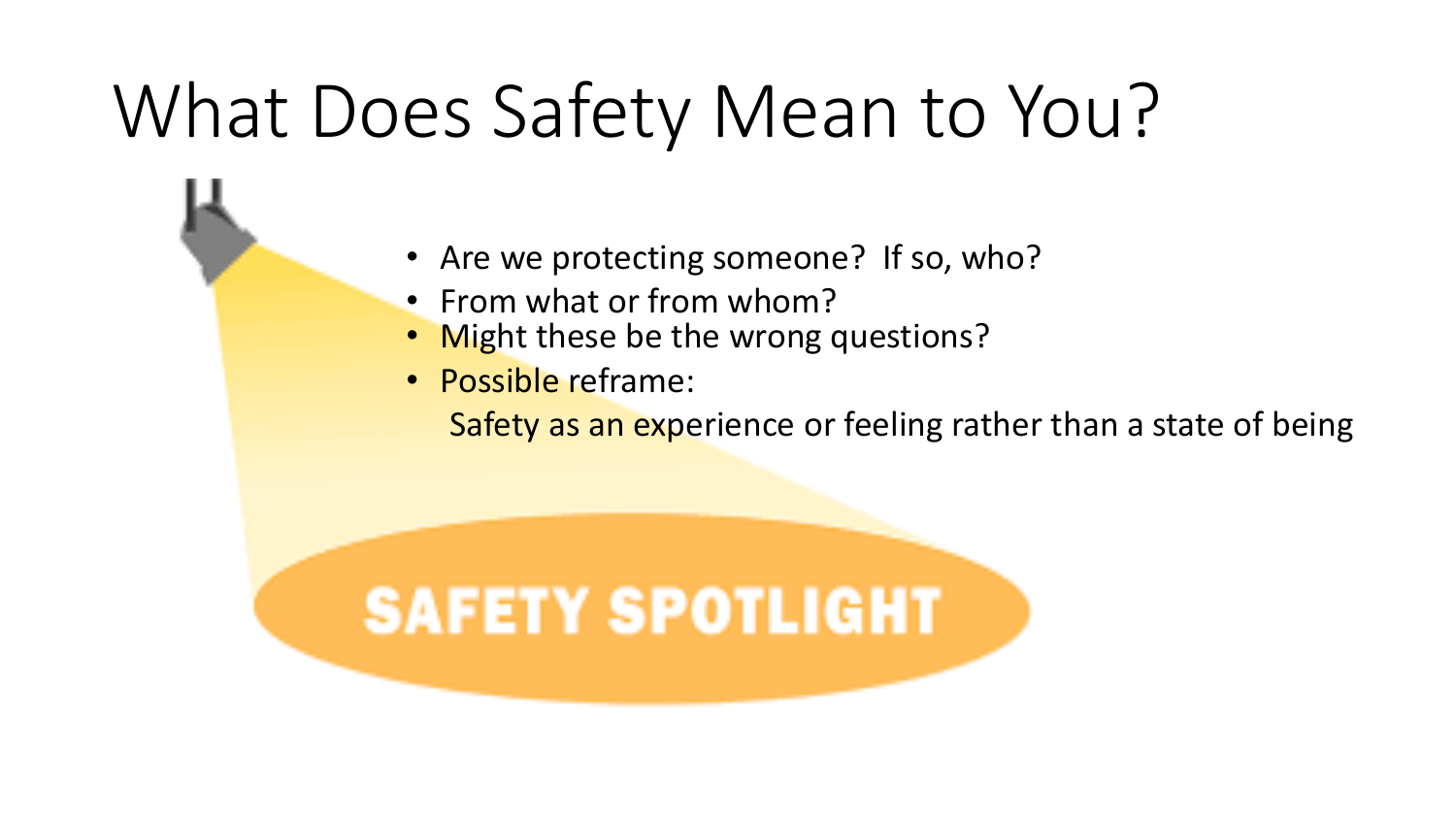### Risks of an Primary Focus on "Protective" Safety

- Fosters Hyper-attentiveness and Fear
	- If we look for threats, we will find them
- Reduces agency of "protected"
- Too much attention to rigid process
	- Contexts are dynamic, rules tend to be static
	- When harm happens in "protected" space, may lead to "sanctified harm"
- Plays into Existing Biases or Stereotypes
	- Stranger danger
	- Racial and gender justice
- May lead to overconfidence in tools on hand
	- Sex offender registry or background checks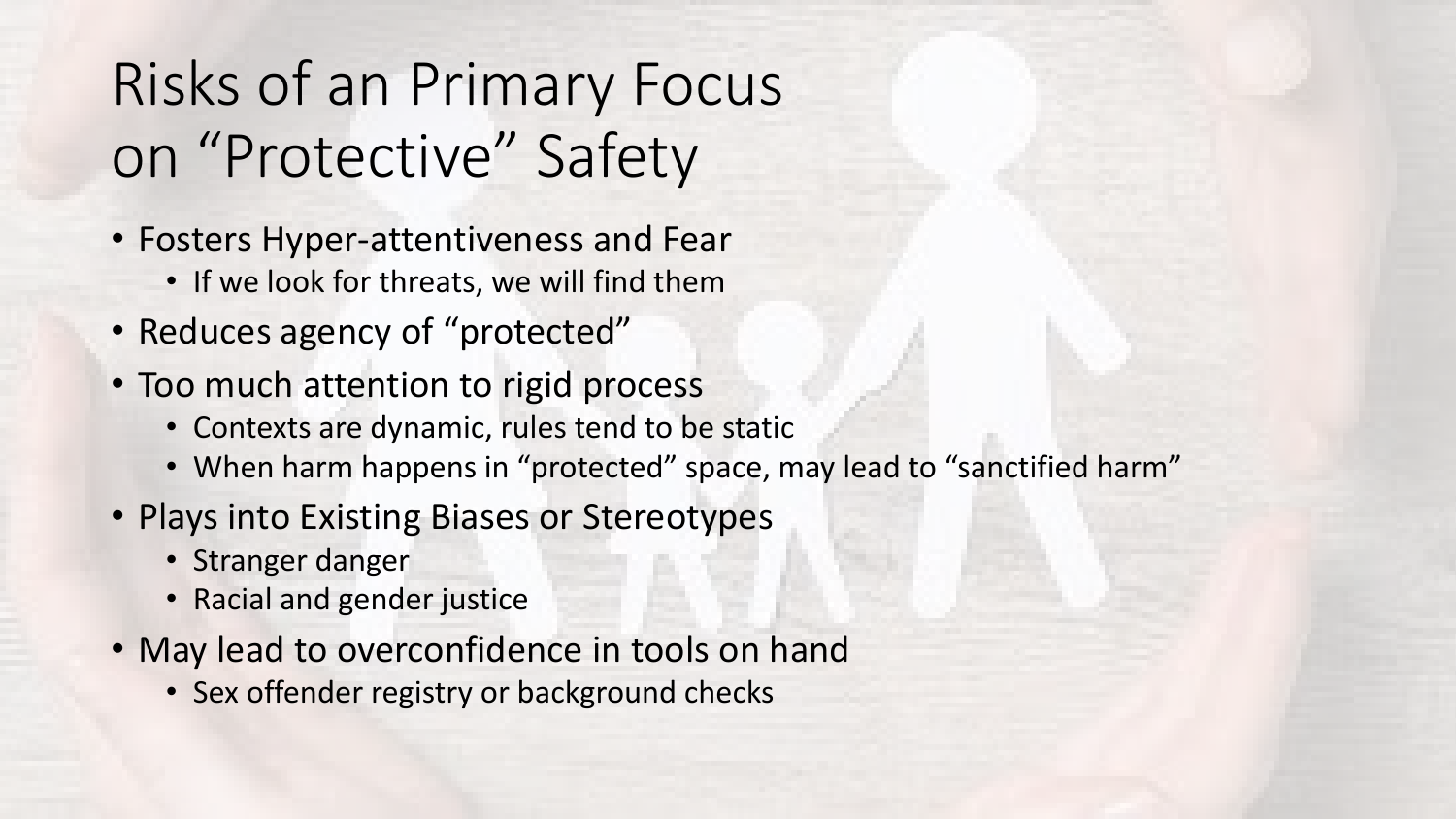#### What Might Contextual Safety Mean?

- What are the key components of our context?
	- Physical Space
	- Participants/Neighbors/Colleagues
	- Rules, Norms, Expectations
	- Language
	- Common Values and Goals
	- Others?
- How do we ensure these components are explicit, known, and shared?
- Is there room for welcoming and making feel safe those who have offended? (May be too much to go into today.)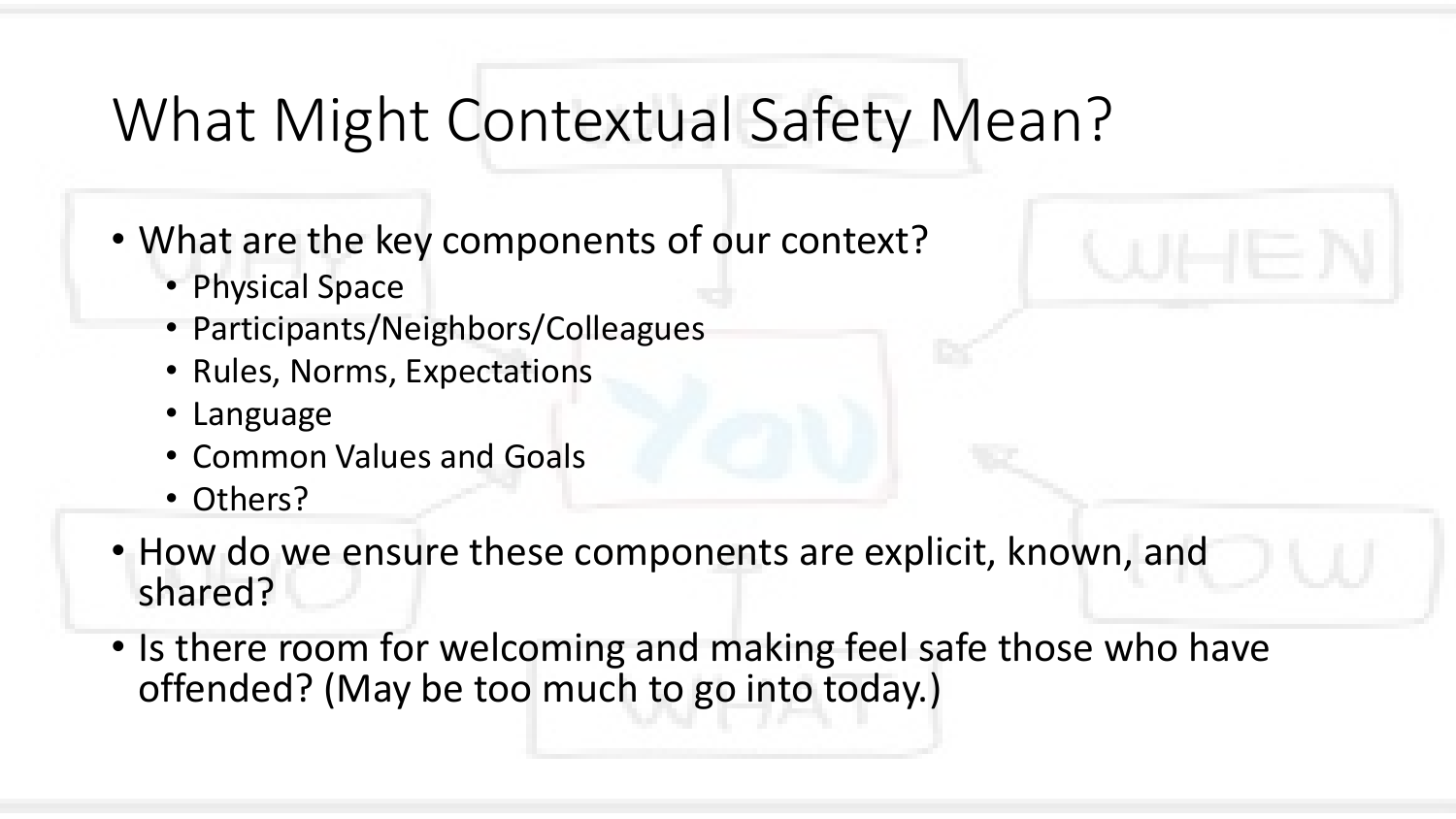#### Breakout Discussion

- Each small group will review the key components
- Discuss what can be done to make these part of a space that is more likely to be experienced as safe
- Identify ways to ensure regular review of these context components
- Identify ways to make raising concerns or reporting harm more likely and less traumatizing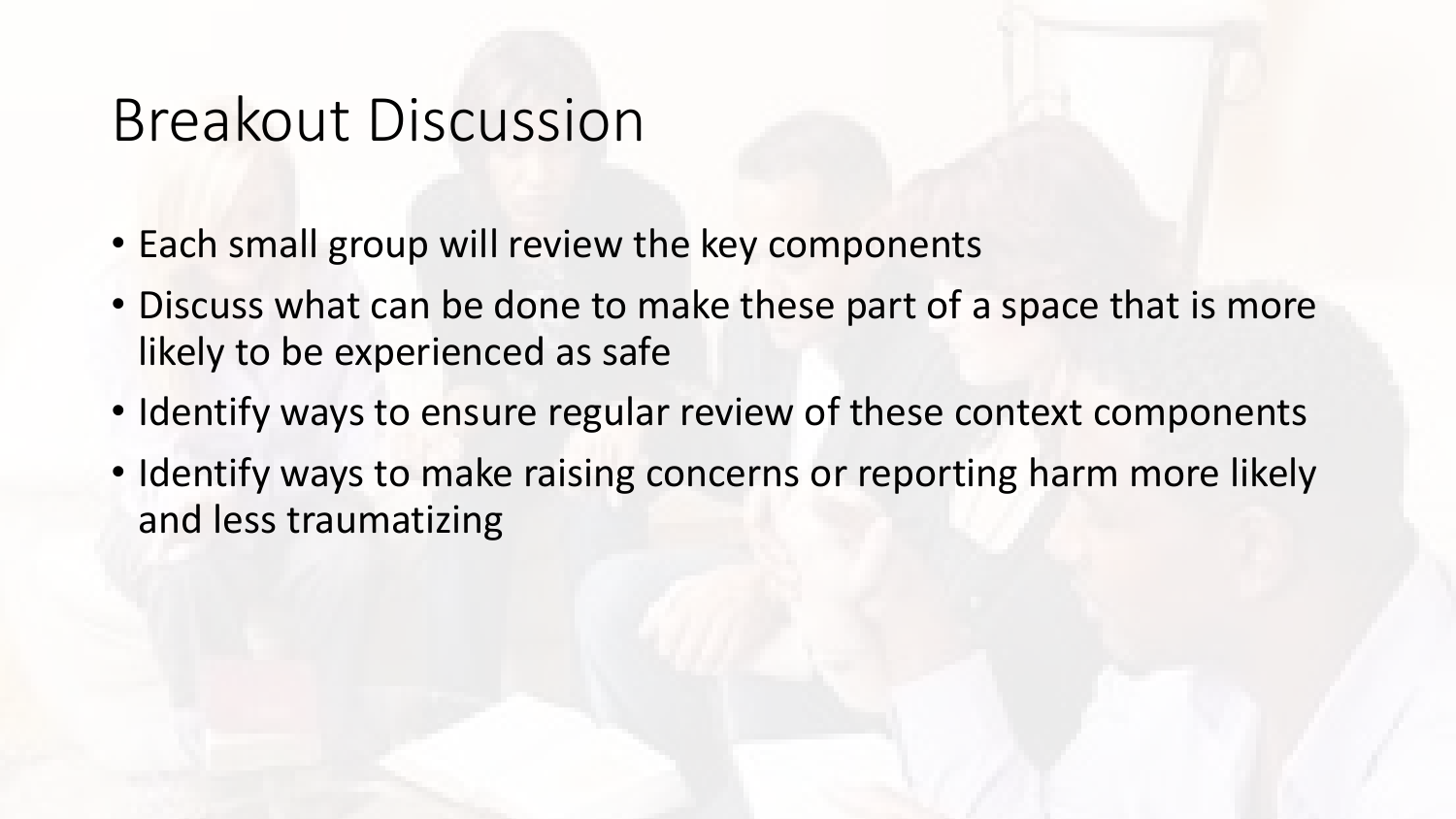The most radical step you can take is your next one."

-- James Baldwin